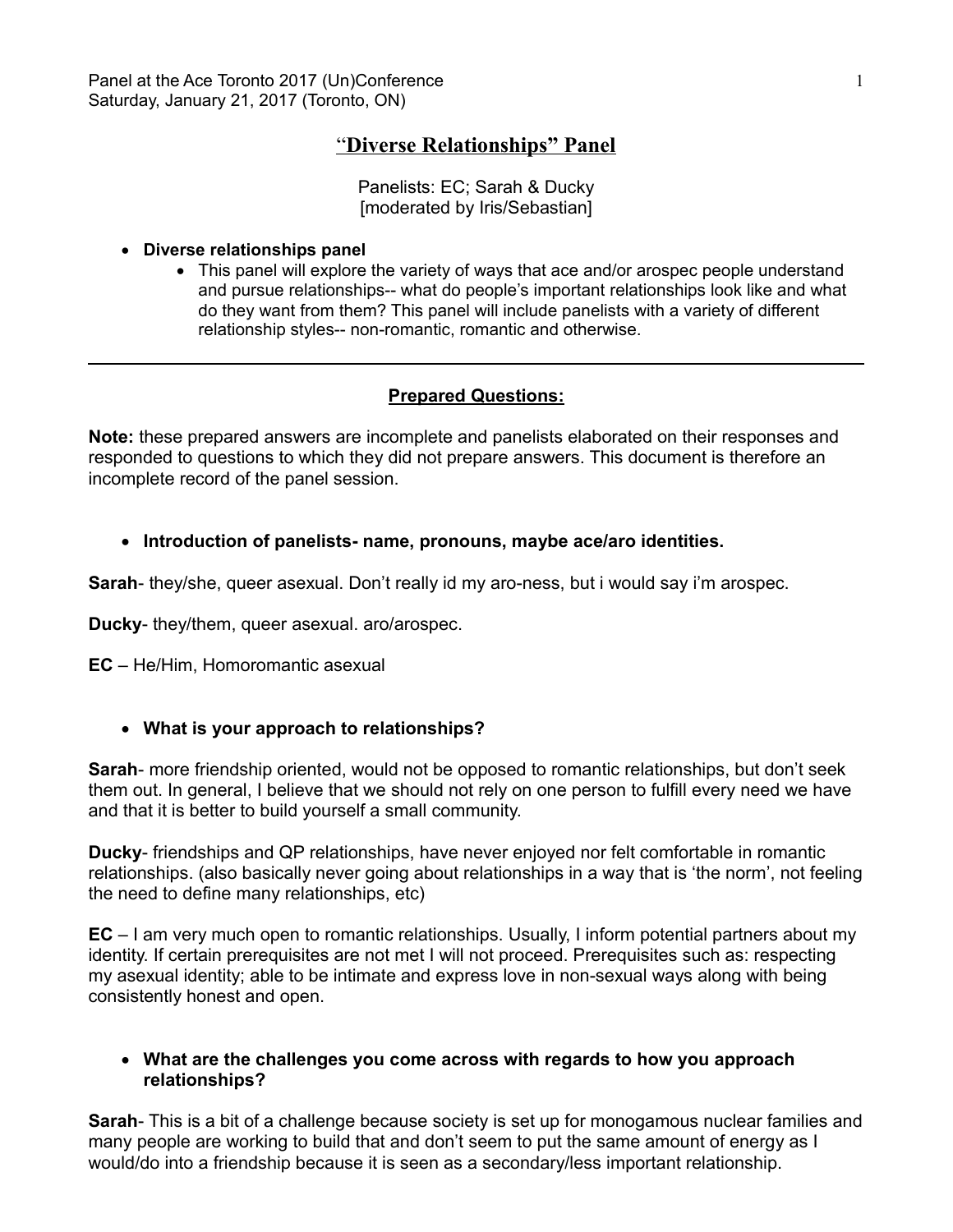**Ducky**- pressure from society isnt as much of an issue for me personally, but being judged by family and friends for the way I approach/go about relationships is (QP, specifically. And not wanting to be in a romantic relationship.) Also, many people do not want to put the same amount of effort/energy into relationships that I do, or dont value them as highly/give them as much weight or importance. Finding the right balance can be hard.

**EC** – This is always a challenge for me. This is because potential partners seem to always have a hidden agenda to convert me to an allosexual. Most of these men usually back out when they realize sex will not be happening ever in the relationship. They eventually blame me for the downfall of the relationship.

# **What would your ideal relationship look like?**

**Sarah**- Cooperative living type situation with multiple people living in the same house. Relationship would probably more or less resemble a QPR, poly. Perhaps raising children. Core group that could be opened to other people if necessary.

**Ducky**- I enjoy having many friendships and QP relationships, all of which are different and important. I would like this to continue and to expand- I'd like to live with or close to some of these people, or speak to them/see them regularly. I like the idea of a chosen family and feel I have some of this in my life, and I am interested in a QPR poly relationship- however I do not have experience with this (yet- would like to). Basically, lots of significant relationships, whether they all connect to each other or not.

**EC** – Externally it would look like the typical gay relationship. Internally we would look like very close friends who are lovers minus the sex..

# **How do you communicate with your person/people about what you want and need out of relationship(s)?**

**Sarah- I struggle with this. I don't know how to properly communicate to others my wants and** needs out of a relationship. And because my people are friendships, and other people have other prioritized relationships, I feel like it's selfish to demand time from them.

**Ducky**- I often struggle with communication, but have gotten better over the last year. I feel part of this is because I've found many great people who are looking for the same kinds of friendships and relationships as me, but also because I've learned a lot about the importance of communication and making sure everyone is comfortable and gets what they need. (Talking about boundaries and comfort levels, the importance of honesty and having safe and honest conversations, etc)

**EC** – I am currently single. However, with regards to my former partners I was very straightforward with what I wanted or did not want. I was always open with my partners and listened to them as well.